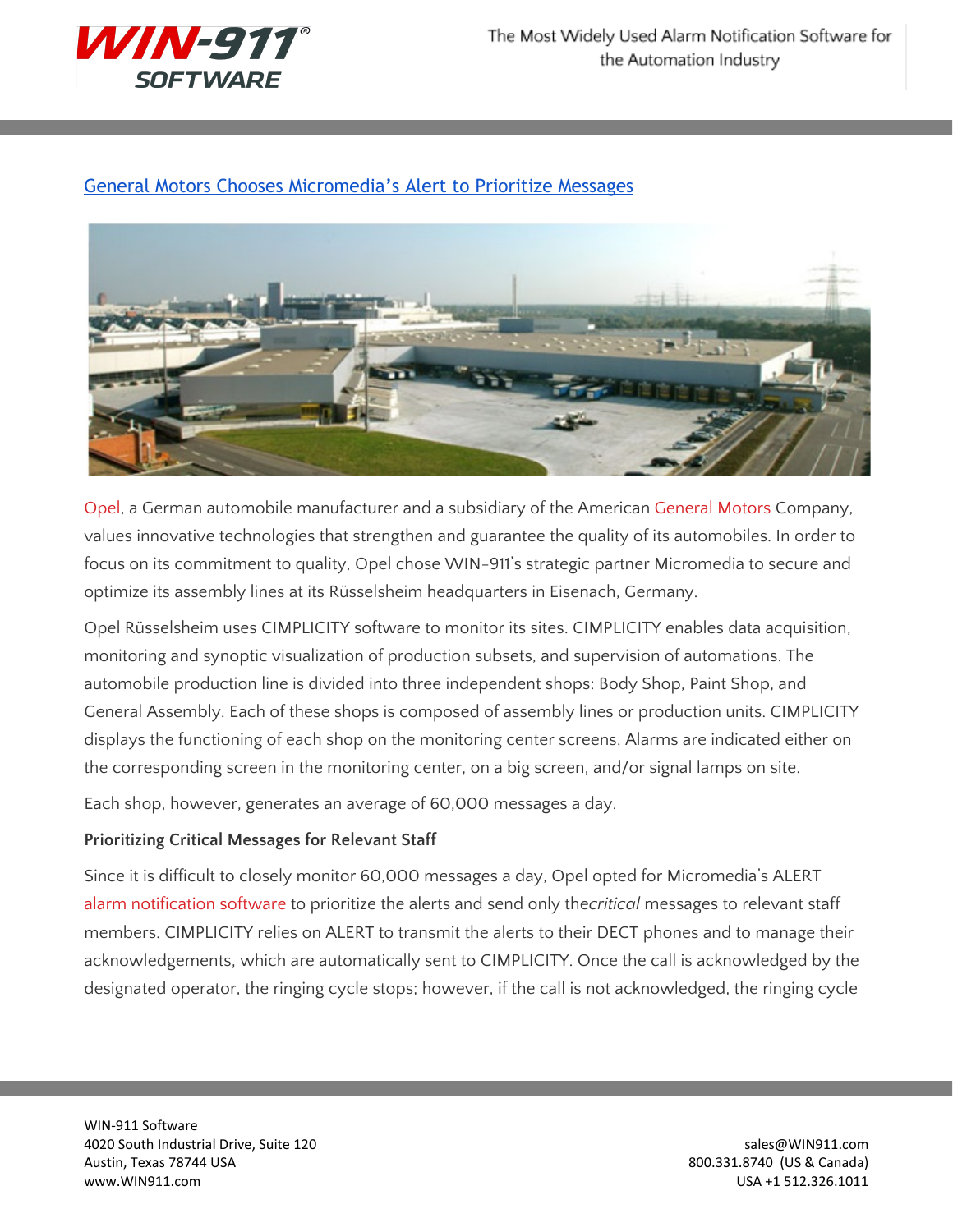

continues to dial the following number on the list. Should the second number fail to answer, ALERT informs the management unit.

In the Body Shop, nearly 700 industrial robots grasp, weld and measure prefabricated parts of the body. A robot failure must be detected quickly and must immediately be notified to appropriate technical members of staff. The integration of ALERT and CIMPLICITY limits the duration of costly disruptions.



Additionally, ALERT is able to record every event and alarm occurring on the monitored system as well as every action made by the staff members, such as acknowledgements, login, and logout.

By integrating CIMPLICITY with ALERT alarm notification software, staff members at Opel Rüsselsheim can focus on strengthening the quality of its innovative technologies and furthering the success of the company, instead of being bound to a screen. According to Michael Gaulke, project manager at OPEL Rüsselsheim, alerting "the right person, in the right place" is the benefit of ALERT.